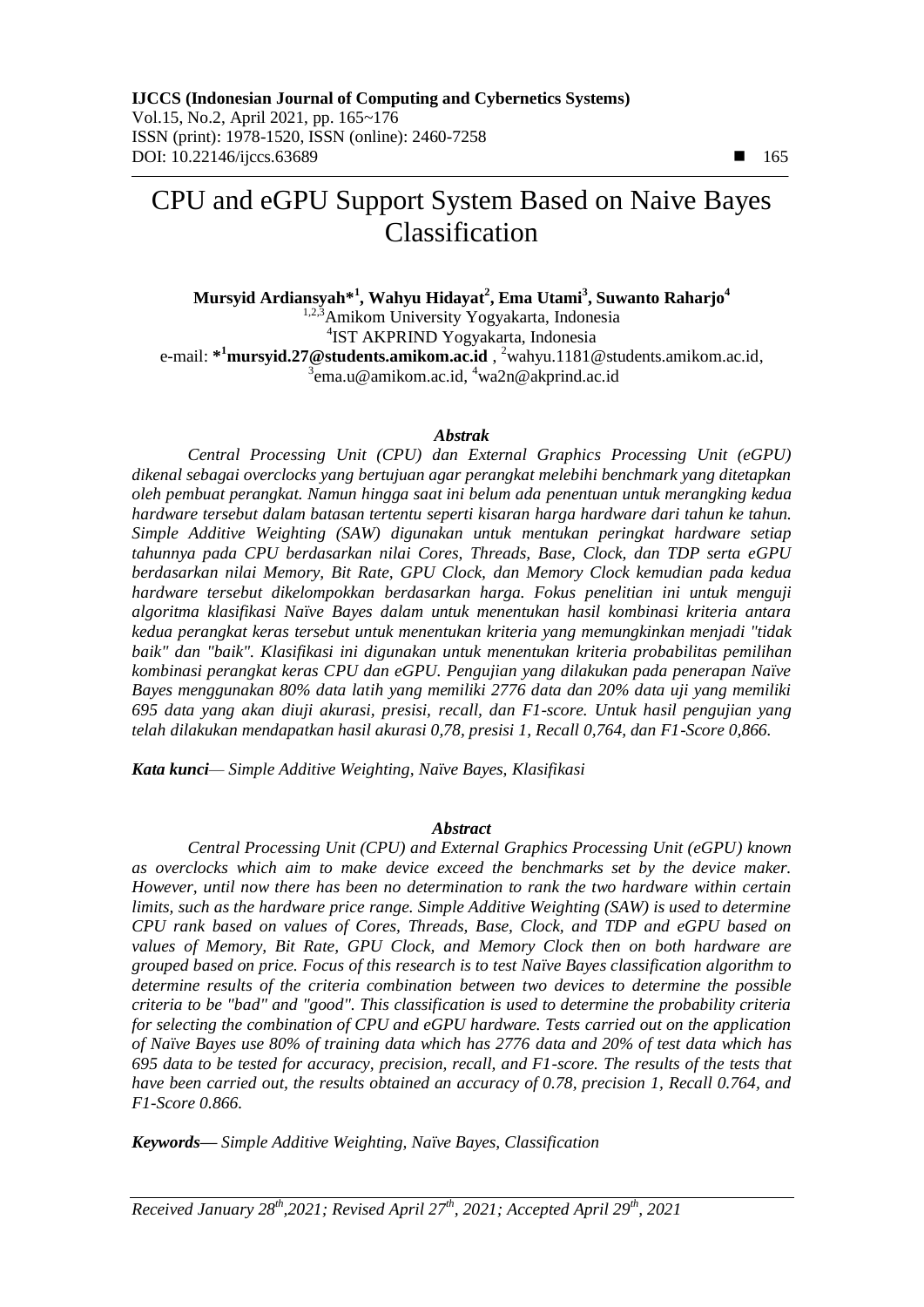## 1. INTRODUCTION

The needs of computer users are often hampered by the limitation of hardware scores set by the manufacturer of the hardware, which results in a less satisfying user experience when using the product. The results of performance improvements that exceed the limits set by the hardware manufacturer from the overclock process, much has been done by other users and often shared on a website that displays the highest score from the CPU and eGPU. But there is no specific ranking on the hardware that has known the score. Therefore it is necessary to rank to determine the weight value per hardware to find out which is the best in its class. Classification needs to be done to determine the criteria for hardware combination from the learning process of data that has been processed so that if there is input of a hardware combination that has never been combined, the probability of the criteria to know whether the hardware combination is good or not good.

Overclocking the processor can reduce the execution time of using the program, or in other words can optimize the performance of the processor. In research [1] examines about improving processor performance through overclocking components by controlling the power consumption of existing power. According to [2] the limitation in increasing the clock rate when overclocking is about temperature and resources, but resources can be overcome by choosing the type of PSU that suits the needs used according to the hardware or other components used, to overcome the temperature can use better pasta thermal or liquid metal.

In the research [3] explained that the innovation of the GPU card technology company is always inspired by its own consumers in various ways to find out the desires of consumers about products that have been previously marketed, such as user feedback about product expectations that are not as expected by these users, thus developing the idea of GPU card technology product concepts such as NVIDIA and AMD Radeon always continue to upgrade their latest GPU technology to the Overclock series to be able to get a higher boost memory clock.

Research on the effect of overclocking the eGPU [4] which utilizes the CPU and eGPU to measure the performance of hashcat usage with Nvidia GeForce GTX 1060 with a default clock of 1680 MHz produces a benchmark of 10112.8 MH / s while when overclocked with the Clock 1946 MHz resulted in a benchmark of 11153.2 MH / s which resulted in a higher difference of 1040.4 MH / s. Other eGPU uses were also discussed [5] on their use for the case of Bitcoin mining activities reviewed on the eGPU under the Nvidia Corporation brand and Advanced Micro Devices, Inc which have underclocked and overclocked variants.

According to [6] text mining is used to obtain existing information from mining in text grouping, to determine sentiment analysis or as a summarizing of documents from the results of data taken and also in the study data from text mining is cleaned before being processed to get better results.

The Simple Additive Weighting (SAW) method is one of the methods in decision support systems [7] describing that method has the basic concept of using Simple Additive Weighing by finding the weighted sum of the rankings of each alternative on all attributes. According to [8] solving the selection problem in multi-process decision making which has many attributes is recommended to be solved using the Simple Additive Weighting (SAW) method.

Using SAW [9], as ranking in attribute the Weights of success factors e-Government strategies proposed by Turkey's ministries, explained by [10] the SAW method in decision support systems can display the ranking of prospective assemblies as a pastor's consideration to determine the decision making process taken with determine the making of criteria to be given weight, benchmarks can be made for someone who makes a decision.

Selection of eGPU with SAW [11] creates a mobile application to search for eGPU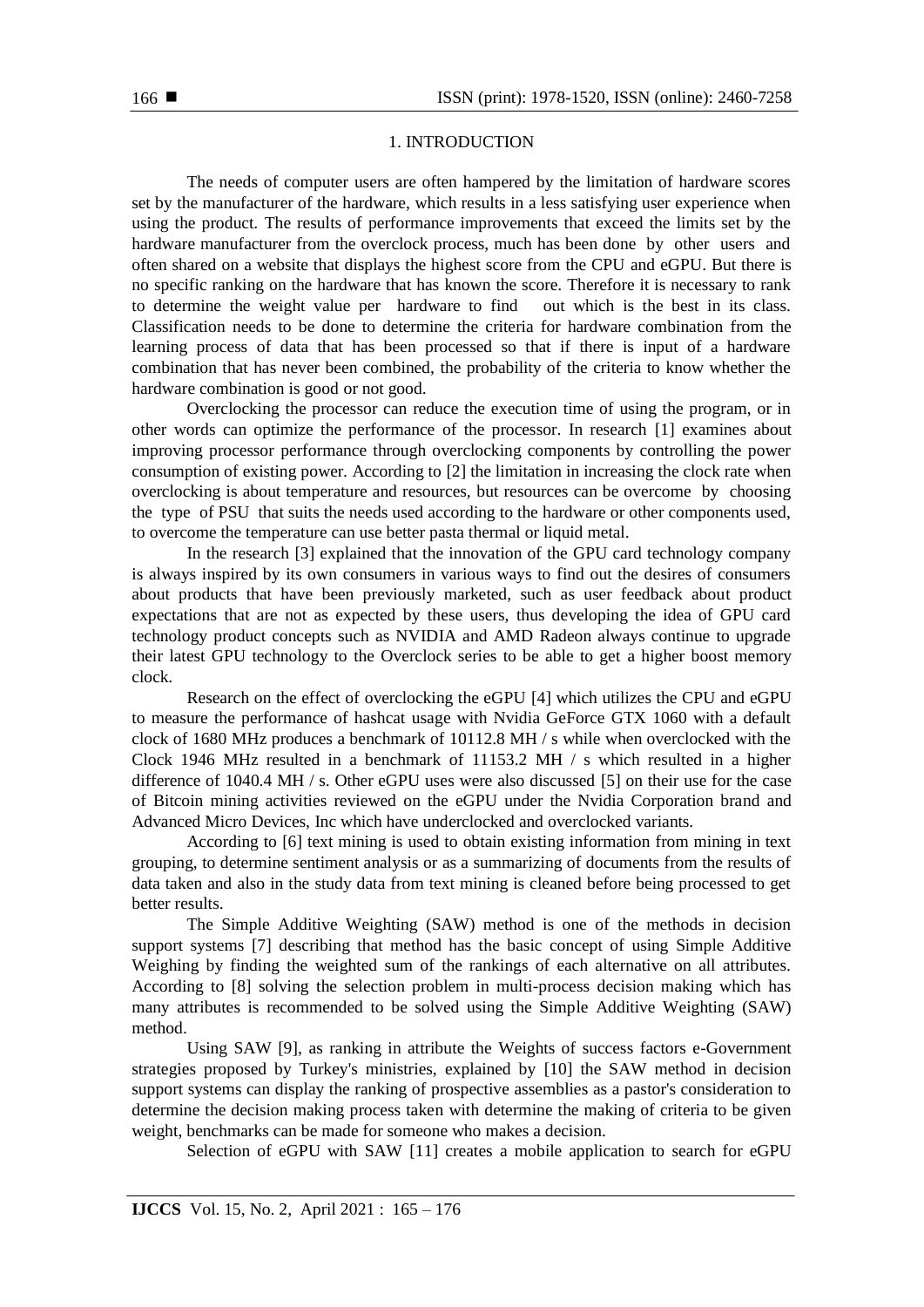selections by entering the variables of price limits, user requirements, processing speed, and memory size. Decision support systems that are made are based on user characteristics and there is no ranking between eGPUs for Memory, Bit Rate, GPU Clock, or Memory Clock values.

Research on Overclock, the use of the Simple Additive Weighting (SAW) Method to rank and Naïve Bayes to make predictions has been done, therefore the authors review similar studies, the research is as follows:

Overclock research has been investigated by [12] There are many guidelines on how to overclock a computer CPU, the research takes one way from Xbitlabs and modifies it. In research shows the effects of CPU overclocking to Genetic Algorithms. For the CPU, using the Intel core 2 duo E6420, the original frequency is 2.13 GHz, and has managed to reach 3.20 GHz or about 50% increase. For the genetic part using the Rastrigin function, the number of generations is set to 5,000 generations and in both cases. After the overclocking process get a 20% performance increase.

In ranking using the Simple Additive Weighting Method (SAW) conducted in research [13] with the aim of determining the Principal in Experimental School, with SAW can choose the best alternative from several alternatives using each predetermined criteria including written test, social competence, portfolio, best practice, video, interview, exemplary, and presentation. In the defined criteria, weights are made and then a ranking is made, from 7 candidate school principals' data it is determined that an alternative data named Selamat Riadi, S.Pd gets first rank with 7.67 out of 8 predetermined criteria.

Predictions using the Naïve Bayes algorithm were investigated by [14]researching about systematic analysis of various types of features to characterize medicine pairs. These features include information about medicine targets, proteins, side effects, metabolic enzymes, and medicine transporters. Next Naïve Bayes algorithm is used to build a classification model to predict effective medicine combinations using each of the types of features that have been defined. The results show that features based on medicine targets produce the best performance, reflecting that protein is often used in a combination of medicine data sets. The clinical side effect feature is well done, based on the assumption that medicine partners can often not have the same or similar adverse medicine reactions. Novel features of enzyme-based information show better performance than conventional features, suggesting an important role of the metabolic enzymes of medicines in the prediction of medicine combinations.

Comparison of classification using the Naïve Bayes and K-NN algorithms [15] for the purpose of classifying volcanic activity based on 5 criteria for shallow volcanic earthquakes, distant tectonic earthquakes, deep volcanic earthquakes, gusts of earthquake and mountain status. The test results of this study on the 3 k-fold test resulted in the Naïve Bayes algorithm having an accuracy of 79.71% with a standard deviation of 3.55% while the K-NN algorithm had an accuracy of 63.68% with a standard deviation of 7.47%.

In a research discussion [16] using the Naïve Bayes algorithm in machine learning based on data training, using conditional probabilities as a requirement and also from the classification results obtained can classifier the possibility of new data that will be in the membership of a class. [17] examined using the Naïve Bayes algorithm to classifier based on classifications from one classification then from data that has been trained or the results of classifications combined and made a final decision based on the results of the sum of the classification models.

Research comparing the Naïve Bayes algorithm and C4.5 in the classification of data mining [18] both algorithms are very effective in accepting "Kartu Indonesia Sehat". For determining the age of birth, the Naïve Bayes algorithm is the best, while in determining the credit card application at the bank, the C4.5 algorithm is the best.

The use of the SAW method is used in this study to determine the CPU data ranking based on the values of Cores, Threads, Base, Clock, and TDP on the hardware as well as eGPU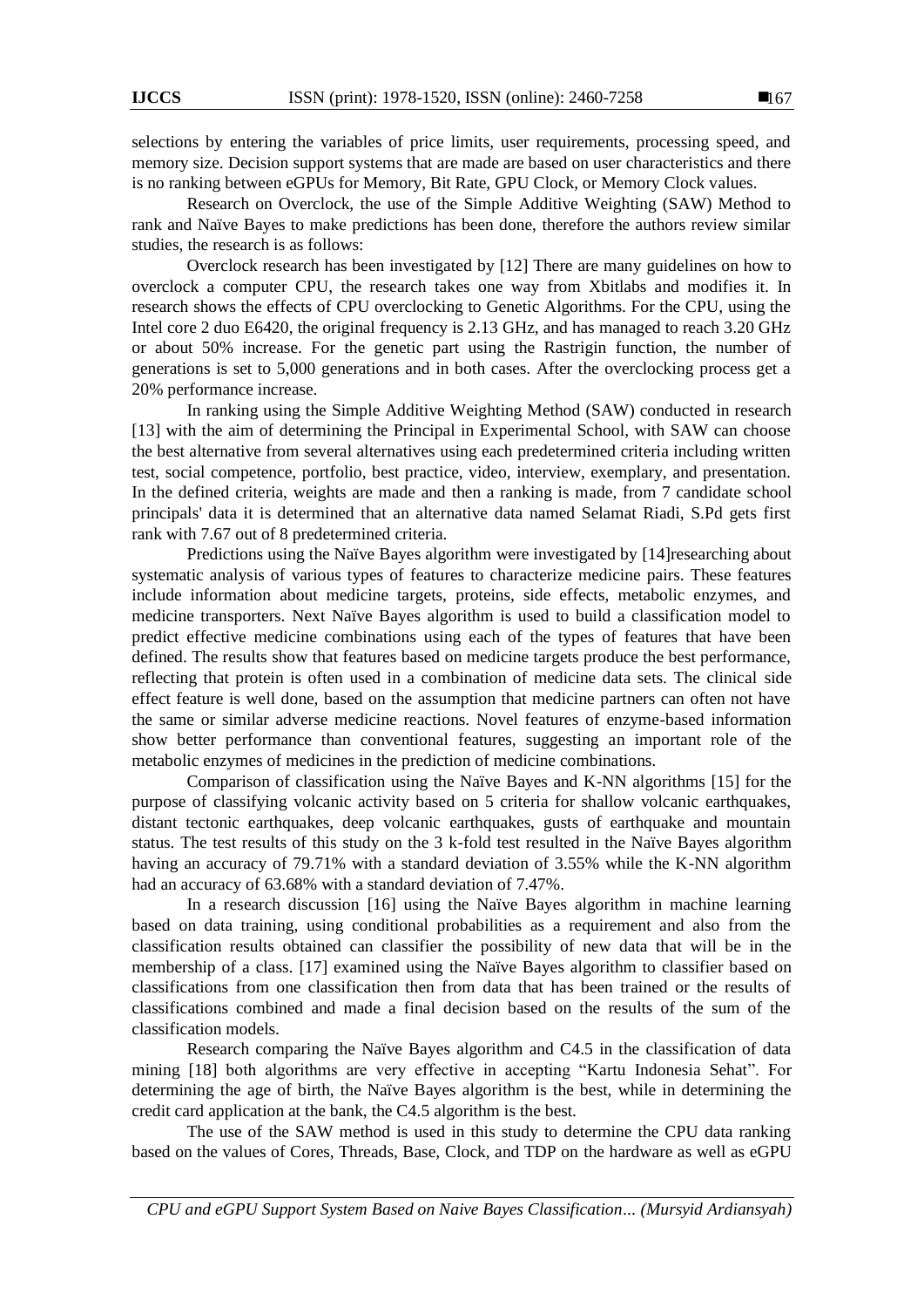ranking based on the values of Memory, Bit Rate, GPU Clock, and Memory Clock. The application of the Naive Bayes classification algorithm is used to determine the criteria for the combination of CPU and eGPU data into the "Good" and "Not Good" classifications. The focus of this research is to test the Naive Bayes classification algorithm in determining the classification of the CPU and eGPU data calculations which have been ranked based on the best value with the SAW method of each alternative that has been ranked based on the criteria value for each alternative and which has been grouped based on the price of a cheap, medium, and expensive.

## 2. METHODS

# *2.1 Data Collection*

We collect central processing unit (CPU) data with AMD and Intel brands using text mining from CPUPB Techpowerup data for a period of 3 years and the data has attributes including name, brand, codename, cores, clock, socket, process, L3 cache , TDP, and released. Next we collect data based on the single core score and multi core score attributes of the Geekbench Processor Benchmark based on the CPU name obtained from techpowerup and to complete the data obtained so that it has a price for each CPU hardware, we collect price data from Amazon. In total AMD CPU data totaled 35 in 2017, 25 in 2018, 11 in 2019 and Intel CPU data amounted to 44 in 2017, 44 in 2018, 31 in 2019.

Next we collected data from external graphics processing units (eGPU) from Techpowerup GPU-Specs with the same time span of 3 years, from text mining that was carried out having product name attributes, GPU Chip, Released, Bus, Memory / DDR / Bitrate, GPU Clock , Shaders / TMUs / ROPs. To complete the 3D Mark Score, we collect data from the Geekbench Opencl Benchmark to get detailed data on the 3D Mark Fire Strike Graphics Score attribute, and then the price data is taken from Amazon. The results of the data obtained in text mining on AMD brand eGPU are 56 data in 2017, 49 data in 2018, 37 data in 2019. While in eGPU with the NVIDIA brand are 38 data in 2017, 39 data in 2018, 41 data in 2019.

# *2.2 Simple Additive Weighting (SAW) Method*

SAW method is one method that is often used for decision making where the aim is to find the best performance rating for each alternative on all attributes. The SAW method uses the decision matrix normalization process (x) which is compared with all available alternative rankings. In the SAW method there are 2 attributes, namely cost (Min) and benefit (Max). The steps for solution are [19]: Determining the alternatives, Determining the criteria, Providing the match rating value of each alternative on each criterion, Determining the preference weight or level of importance (W) of each criterion, Making a match rating table of each alternative on each criterion, Making a decision matrix (X), Normalizing the decision matrix, Normalized performance rating, Preference weight, a larger result indicates the best alternative.

## *2.3 Naïve Bayes*

Naïve Bayes is a probabilistic classifier based on the Bayes theorem, [20] Classifiers using Naïve Bayes assume that the effect of variable values on a given class does not depend on the values of other variables, this assumption is called the conditional independence class. In Bayes' Theorem Probility (B given A) = Probility (A and B) / Probility (A) which means to calculate the probability of B given A, the algorithm counts the number of cases where A and B occur together and divides it by the number of cases where A occurs self. Bayes's classification is based on the Bayes theorem, taken from the name of a mathematician who is also the minister of the British Prebysterian, Thomas Bayes (1702-1761), [21].

Naïve Bayes classifiers based on the Bayes theorem are applying probabilistic statistical classifications, where the meaning of the word "naïve" indicates that there is conditional independence between features or attributes. The main advantage is simpler than other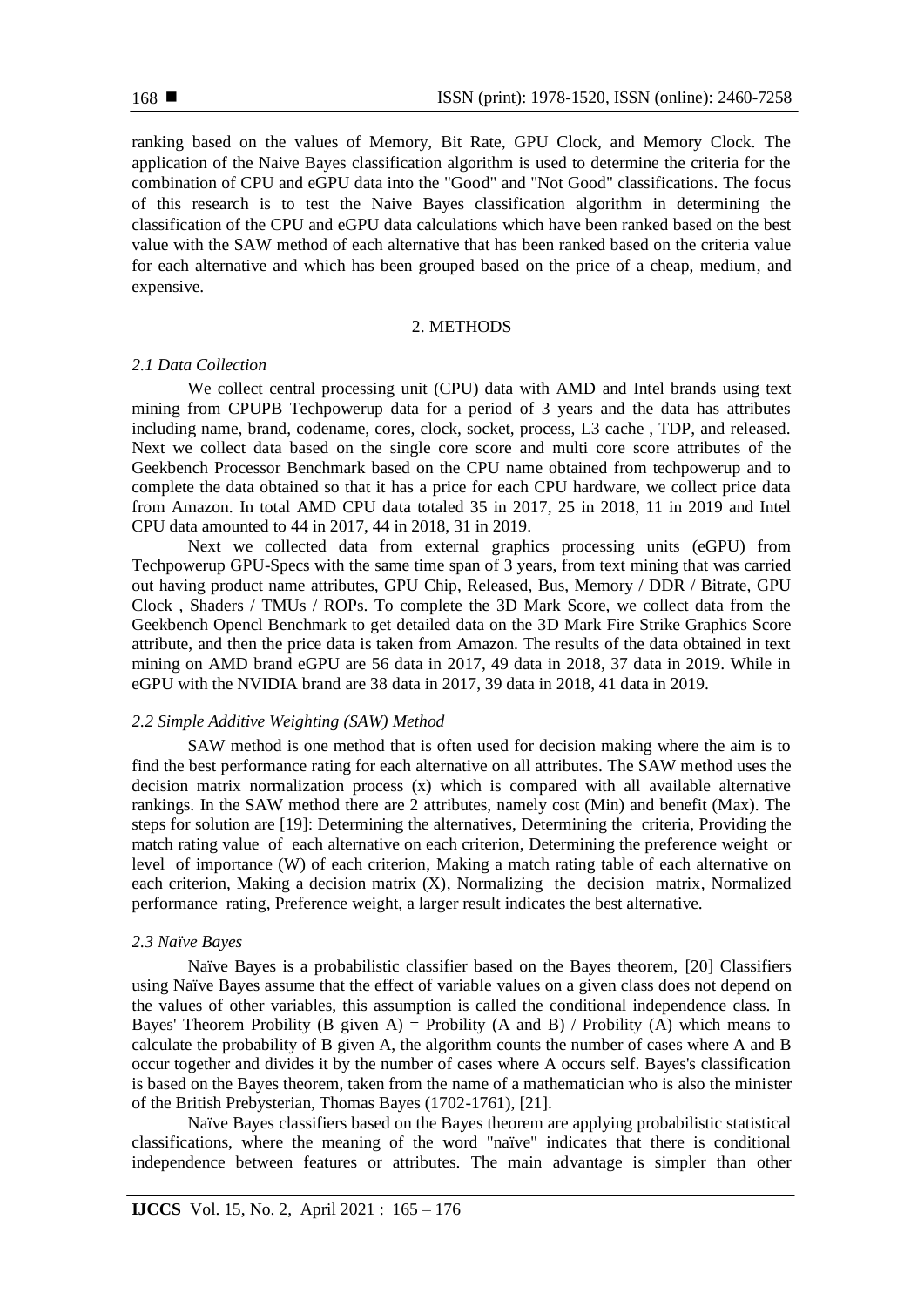classification algorithms that can handle datasets with a large number of attributes. Naïve Bayesian classifier has the following [22]: (1) Training set and class labels. (2) The Naïve Bayesian classifier the tuple X including the Ci. (3) If the prior probability class is not known, then it is assumed that each class has the same prior probability. (4) ie the values of the attribute are conditionally independent between one attribute with another attribute, if given the class label of the tuple. So:

$$
P(H|X) = \frac{P(X|H)P(H)}{P(X)}\tag{1}
$$

## *2.4 Testing*

For testing will use Precision, Recall, F1-Score, and Accuracy. Precision is the number of true positive classifications compared to the total positive classifications. Recall is the number of true positives compared to all positive data. F1-Score is a comparison of average precision and recall given weight. Accuracy is the number of positive and negative true classifications with the total data [23].

$$
Precision = \frac{\tau_P}{\tau_{P+FP}} \times 100\%
$$
 (2)

$$
Recall = \frac{TP}{TP + FN} \times 100\%
$$
\n<sup>(3)</sup>

$$
Accuracy = \frac{r_{\text{p+TN}}}{r_{\text{p+TN}+FP+FN}} \times 100\%
$$
\n
$$
\tag{4}
$$

#### 3. RESULTS AND DISCUSSION

With the application of text mining to obtain CPU and eGPU data, then the data is normalized and then stored in a database. After that the application of the SAW method is applied to obtain hardware ranking in accordance with predetermined criteria, the results of the SAW ranking are processed again on the Naïve Bayes algorithm to get a combination of both CPU and eGPU hardware to be classified. The results of the possibility of criteria will be made into two possibilities, namely "good" and "not good" then if there is new input or testing data it will be predicted that the data will go into the possibility of criteria based on Naïve Bayes calculations. The following picture of the research flow is explained in the Figure 1:



Figure 1 Reasearch Flow

In the research flow that has been made in Figure 1, then we will explain in more detail about how the implementation of the research flow, we use methods from the related literature for its implementation.

#### *3.1 Data Acquisition*

The data that has been obtained in the text mining process from Techpowerup, Geekbench and Amazon in accordance with the attributes obtained.

*CPU and eGPU Support System Based on Naive Bayes Classification... (Mursyid Ardiansyah)*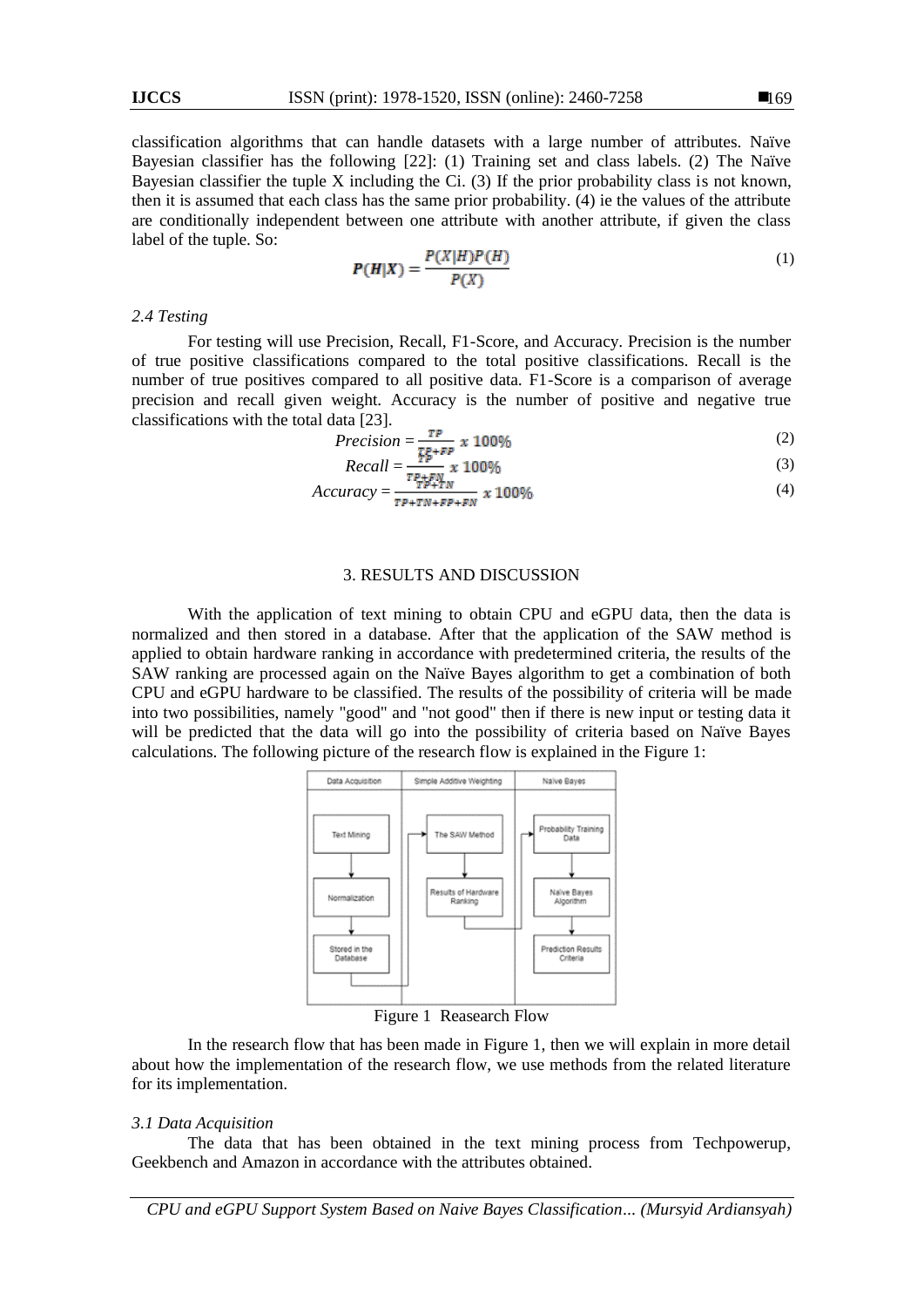.

# *3.2 Simple Additive Weighting (SAW)*

To find out the best CPU and eGPU, it is necessary to carry out the calculation stages. These stages are as follows:

a. Determination of criteria

The CPU determines the criteria for Cores (C1), Thread (C2), Base (C2), Clock (C4), and TDP (C5). For eGPU, the criteria for Memory (C1), Bit Rate (C2), GPU Clock (C3), and Memory Clock (C4) are determined.

b. Defines a Fuzzy number The predefined fuzzy numbers are  $0.2$  = Not Good,  $0.3$  = Good,  $0.4$  = Very Good

c. Criterion weights Give the weight of each criterion that has been made

- d. Specifies the match table The CPU and eGPU alternatives will be entered in the match table
- e. Make a decision matrix Creating a matrix for calculating alternative weights and criteria weights
- f. Decision matrix normalization Normalizing the decision matrix
- g. Ranking

To find out the ranking of the best CPU and eGPU alternatives

The results of ranking all CPU data are then sorted by the largest value as shown in the following Table 1 :

| Alternative              | Value  | Rank |
|--------------------------|--------|------|
| Ryzen Threadripper 1950X | 1.00   |      |
| Ryzen Threadripper 1940X | 1.00   |      |
| A12-9800                 | 0.87   | 3    |
| A6-9550                  | 0.87   |      |
| Athlon X4 970            | 0.87   | 3    |
|                          |        |      |
| Ryzen Threadripper 1920  | () 7() |      |

# Table 1 AMD 2017 CPU Ranking Results

From the results of the above calculation it can be concluded that the CPU for 2017 AMD Ryzen Threadripper 1950X and Ryzen Threadripper 1940X both get the first rank because the ranking values are the same so there are two rank one.

Next do the same method until intel 2019 for the CPU. Following are the results of the SAW method on eGPU in 2017 AMD as in Table 2 below:

| Table $\angle 2017$ And COT $\cup$ Raiming Results |       |      |  |
|----------------------------------------------------|-------|------|--|
| Alternative                                        | Value | Rank |  |
| Radeon Pro SSG                                     | 0.89  |      |  |
| Radeon Vega Frontier Edition                       | 0.89  | 2    |  |
| Radeon Vega Frontier Edition                       |       |      |  |
| Watercooled                                        | 0.89  | 2    |  |
| Radeon Instinct MI25                               | 0.88  |      |  |
| Radeon Instinct MI25 MxGPU                         | 0.88  |      |  |
|                                                    |       |      |  |
| Radeon 530 Mobile                                  |       | 52   |  |

## Table 2 2017 AMD eCPU Repling Results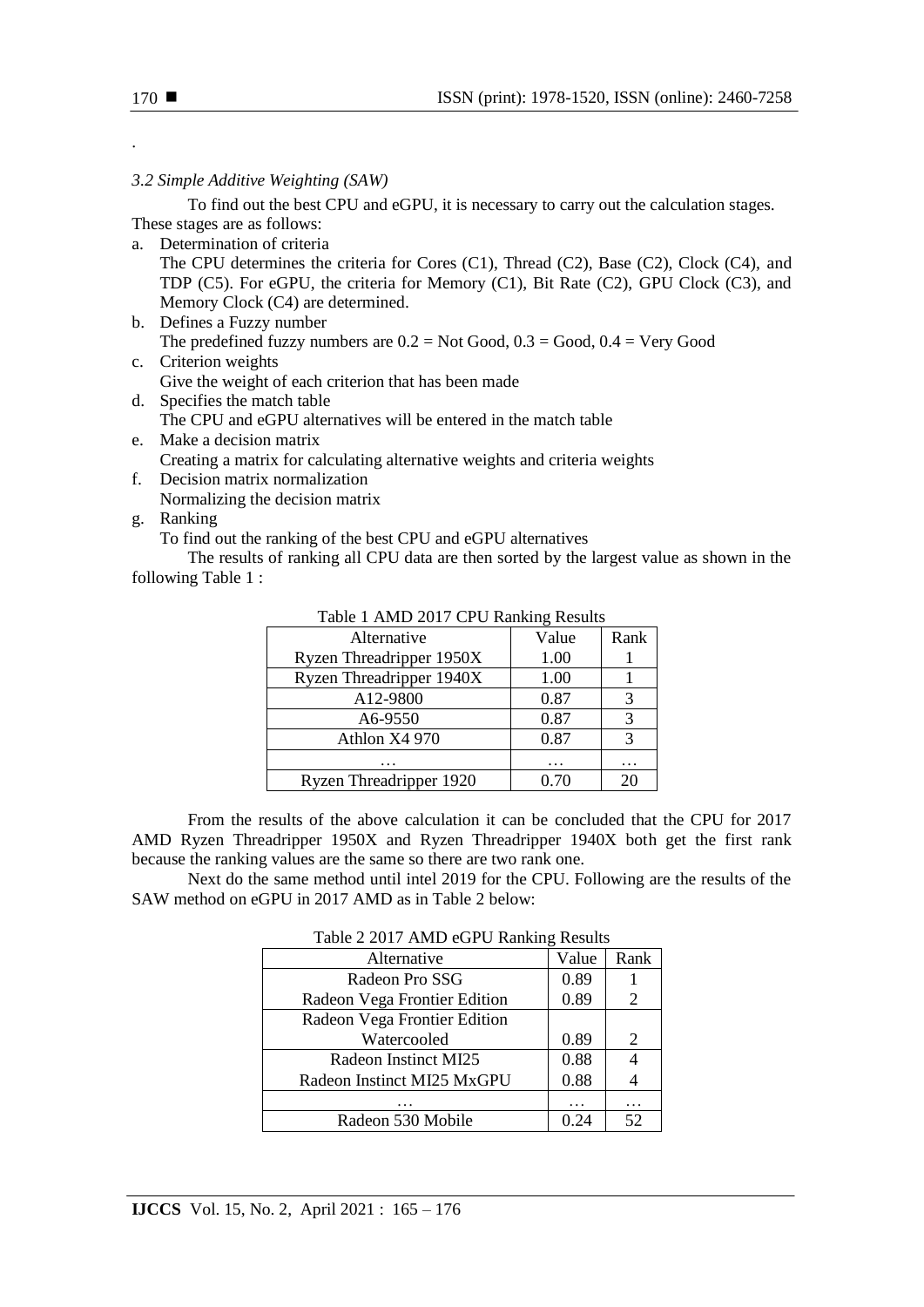In the calculation of the eGPU Radeon Pro SSG ranking, the first rank is 0.89. Although the value is the same as the second rank the difference is 3 digits after the comma. For eGPU 2018 and 2019 have been calculated using the same method.

#### *3.3 Naïve Bayes*

Based on the SAW results, the calculation is only done based on the type of hardware with CPU or eGPU limitations and there is no combination of the two hardware. The limitation that we use is to use the price limit of the combination of the two hardware and we make it into three possibilities, namely with a price limit of Rp. 5,000,000.00 which we give a label Cheap, price of Rp. 10,000,000.00 with a medium label and the last Rp. 15,000 .000.00 with the label Expensive. Next we will classify into the criteria of "good" and "not good" based on the combination of the two hardware. Classification is done to find out if there is a hardware input that has never been trained and to find out the possibility of classification of the hardware input.

From the total CPU data obtained, we filter the CPU used for Naïve Bayes calculations by limiting the data based on the price range described, and not using CPU data that has a type only used for laptops. In eGPU data we use data based on price ranges and use external GPU or eGPU types so that the training data we use are 173 CPU data from a combined total of AMD and Intel brands, 64 eGPU data from a combined total of AMD and NVIDIA brands. In the process of labeling the dataset in the dataset training as many as 3,415 data, the labeling is based on a range of prices, criteria namely the value of ranking in the SAW process, as well as a combination of the two hardware based on the year of release to anticipate differences in the serial port when combined with different years, the data labeling is explained in Table 3:

| $14010 \text{ J}$ $\mu$<br>$11$ and $\leq 10$ and $\leq 10$<br>P10110111 |            |            |           |            |
|--------------------------------------------------------------------------|------------|------------|-----------|------------|
| ID                                                                       | <b>CPU</b> | eGPU       | Price     | Criteria   |
| 1                                                                        | Ryzen 7    | GeForce    | Cheap     | Good       |
|                                                                          | 1700       | GT 1030    |           |            |
| 2                                                                        | Ryzen 7    | Radeon RX  | Cheap     | Good       |
|                                                                          | 1700       | 460        |           |            |
|                                                                          |            | 1024SP     |           |            |
| 3                                                                        | Ryzen 5    | GeForce    | Cheap     | <b>Not</b> |
|                                                                          | 1600X      | GT 1030    |           | Good       |
|                                                                          |            |            |           | .          |
| 3471                                                                     | Intel      | Radeon VII | Expensive | Good       |
|                                                                          | Core i5-   |            |           |            |
|                                                                          | 9400F      |            |           |            |

Table 3 Labeling Training Data and providing criteria

After training the data it can be concluded that there is a set of data that has different characteristics in each condition, which will make it possible to make classifications if there is a new data input that wants to know its characteristics. The following diagram that explains the possible criteria at the specified price limits is shown in Figure 2.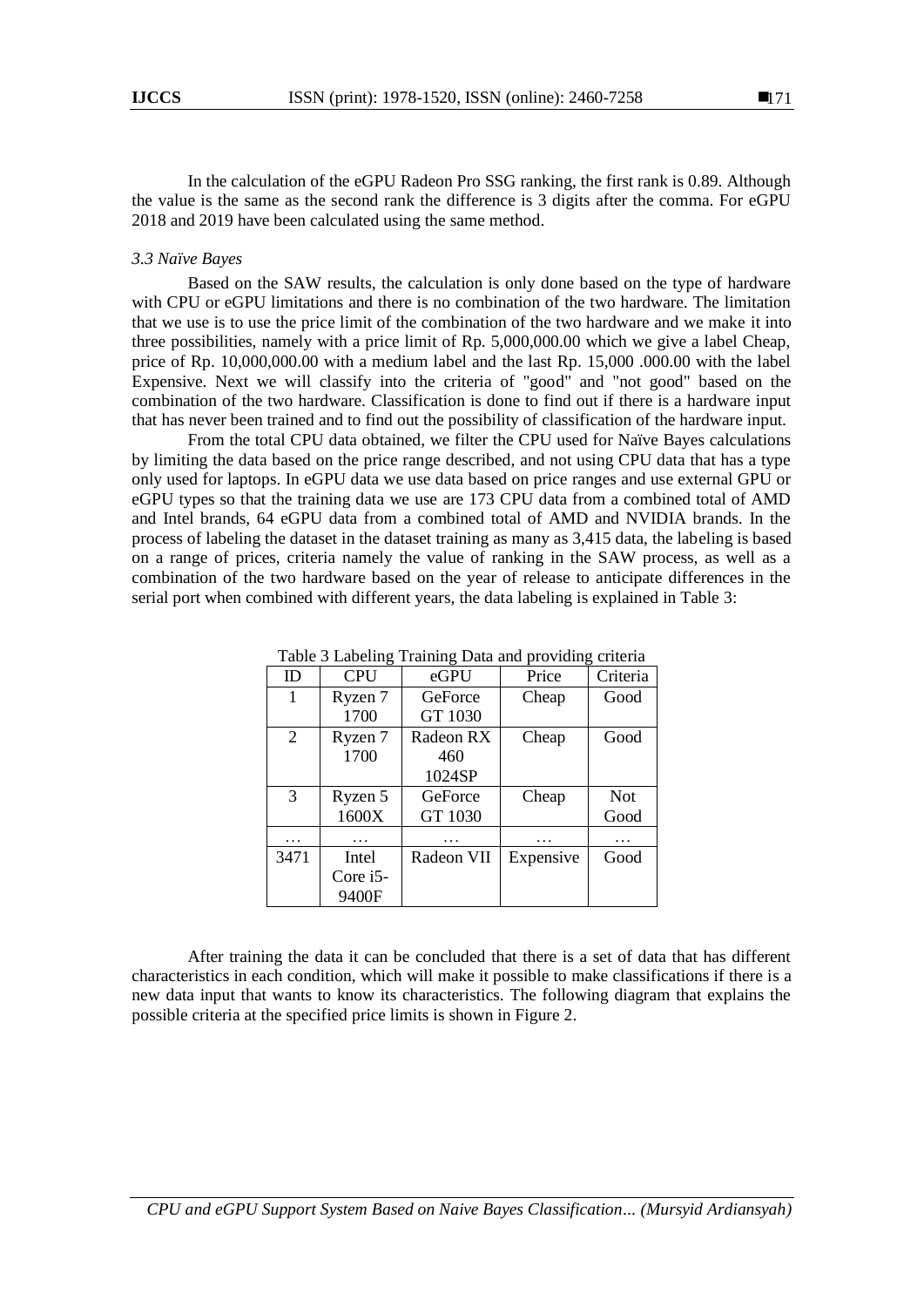

Figure 2 Criteria probability on price range

Figure 2 shows that there are 3,415 separate data based on prices and then broken down into per criteria so as to produce a good detail probability at a bargain price of 134 data, a bad probability at a low price of 822 data, a good probability at a moderate price of 841 data, a probability of not good at cheap prices as much as 818 data, good probability at expensive prices as much as 629 data, probability is not good at cheap prices as much as 171 data. If summarized further and addressed to find out the total number of probability criteria "Good" and "Not Good" then it can be seen in Figure 3.



Figure 3 Chart of Total Probability Criteria

Figure 3 shows that the Criteria Probability of 3,415 data has a Good Criteria Probability of 1604 (47%) and a Not Good Criteria Probability of 1811 (53%). These probabilities cover the total amount of data regardless of the total price limit of the CPU and eGPU.

The following is an example of calculating the classification using Naïve Bayes on Ryzen 3 3200G GeForce GTX 1660 hardware.

P (criteria = Good | X) = P (X | criteria = Good) x P (criteria = Good) = P (Good = Ryzen 3 3200G | criteria = Good) x P (Not Good = GeForce GTX 1660 | criteria = Good) x P  $(=$  Cheap | criteria = Good) x P (criteria = Good) = 0.00561097 x 0.02431421 x 0.08354115 x  $0.46969253 = 0.00000535$ 

P (criteria = Not Good  $| X$ ) = P (X | criteria = Not Good) x P (criteria = Not Good) = P  $(Good = Ryzen 3 3200G | criteria = Not Good)$  x P (Not  $Good = GeForce GTX 1660 | criteria =$ Not Good) x P (= Cheap | criteria = Not Good) x P (criteria = Not Good) =  $0.00552181$  x 0.00000000 x 0.45389288 x 0.53030747 = 0.00000000

 $A$  n + 1 calculation occurs because the result of the previous calculation has a value of 0, the next calculation is as follows: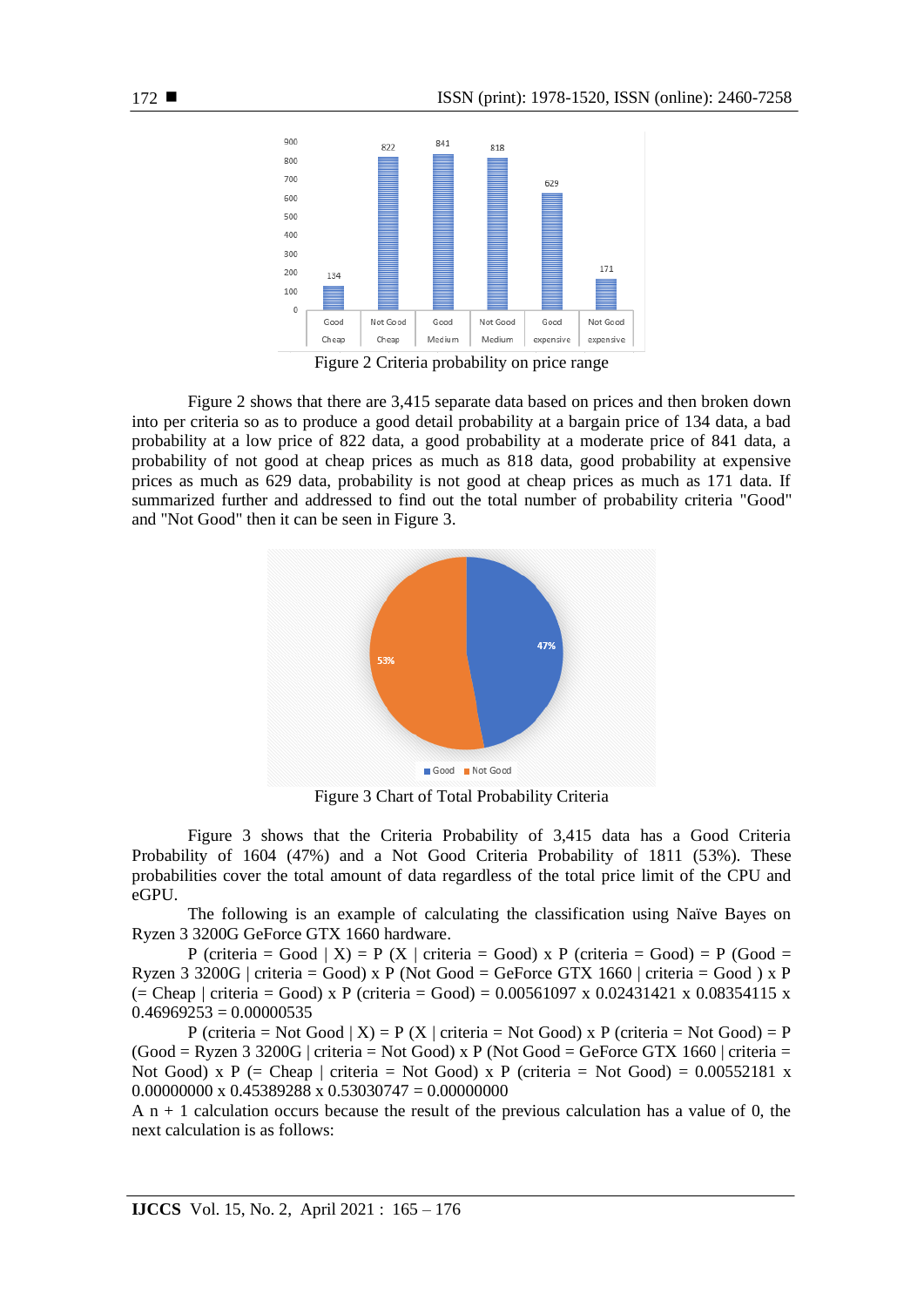P (criteria = Good | X) = P (X | criteria = Good) x P (criteria = Good) = P (Good = Ryzen 3 3200G | criteria = Good) x P (Not Good = GeForce GTX 1660 | criteria = Good) x P  $(=$  Cheap | criteria = Good) x P (criteria = Good) = 0.00623441 x 0.02493766 x 0.08416459 x  $0.46971027 = 0.00000615$ 

P (criteria = Not Good  $| X$ ) = P (X | criteria = Not Good) x P (criteria = Not Good) = P  $(Good = Ryzen 3 3200G | criteria = Not Good)$  x P (Not  $Good = GeForce GTX 1660 | criteria =$ Not Good) x P (= Cheap | criteria = Not Good) x P (criteria = Not Good) =  $0.00607399$  x  $0.00055218 \times 0.45444506 \times 0.53028973 = 0.00000081$ 

Because it happens  $n + 1$  then likened every probability to the criteria plus 1 data to represent each criterion In this study, to make classifications into two criteria Good and Not Good. Then the results of calculations of probability per criteria shown in Table 4: Table 4 Criteria probability

| $10010 + 101101100100001110$ |                    |  |
|------------------------------|--------------------|--|
| Criteria                     | Probability        |  |
| Good                         | 1605/3417 (0.4697) |  |
| Not Good                     | 1812/3417 (0.5303) |  |

The addition of a value of 1 for each possibility, then the probability value Good on the CPU also changes, the results of these changes can be seen in Table 5:

| <b>CPU</b>               | Criteria probability $=$ |  |  |
|--------------------------|--------------------------|--|--|
|                          | Good                     |  |  |
| A10-9700                 | 15/1776 (0.0084)         |  |  |
| A10-9700E                | 15/1776 (0.0084)         |  |  |
| A12-9800                 | 25/1776 (0.0141)         |  |  |
| $\cdots$                 | $\cdots$                 |  |  |
| Ryzen Threadripper 2950X | 5/1776(0.0028)           |  |  |

|  | Table 5 Criteria probability Good at CPU |  |
|--|------------------------------------------|--|

Furthermore, changes in each value on the probability Not Good on the CPU will be shown in Table 6:

| <b>CPU</b>               | Criteria probability $=$ |
|--------------------------|--------------------------|
|                          | Not Good                 |
| A <sub>10</sub> -9700    | 16/1983 (0.0081)         |
| A10-9700E                | 16/1983 (0.0081)         |
| A12-9800                 | 9/1983(0.0045)           |
| $\cdots$                 | $\cdots$                 |
| Ryzen Threadripper 2950X | 3/1983(0.0015)           |

#### Table 6 Criteria probability Not Good at CPU

In probability Good on eGPU also be likened to adding a value of 1 every possibility, and therefore its value is also changed, the result of changes in the probability values shown in Table 7:

| Table 7 Criteria probability Good at eGPU |                        |  |
|-------------------------------------------|------------------------|--|
| $e$ GPU                                   | Criteria probability = |  |
| Good                                      |                        |  |
| GeForce GT 1030                           | 13/1668 (0.0078)       |  |
| GeForce GTX 1050                          | 7/1668(0.0042)         |  |
| GeForce GTX 1060                          | 51/1668 (0.0306)       |  |
| .                                         |                        |  |
| 24/1668 (0.0144)<br>Radeon VII            |                        |  |

Then, the value of probability Not Good in eGPU also changes, these changes are shown in Table 8:

*CPU and eGPU Support System Based on Naive Bayes Classification... (Mursyid Ardiansyah)*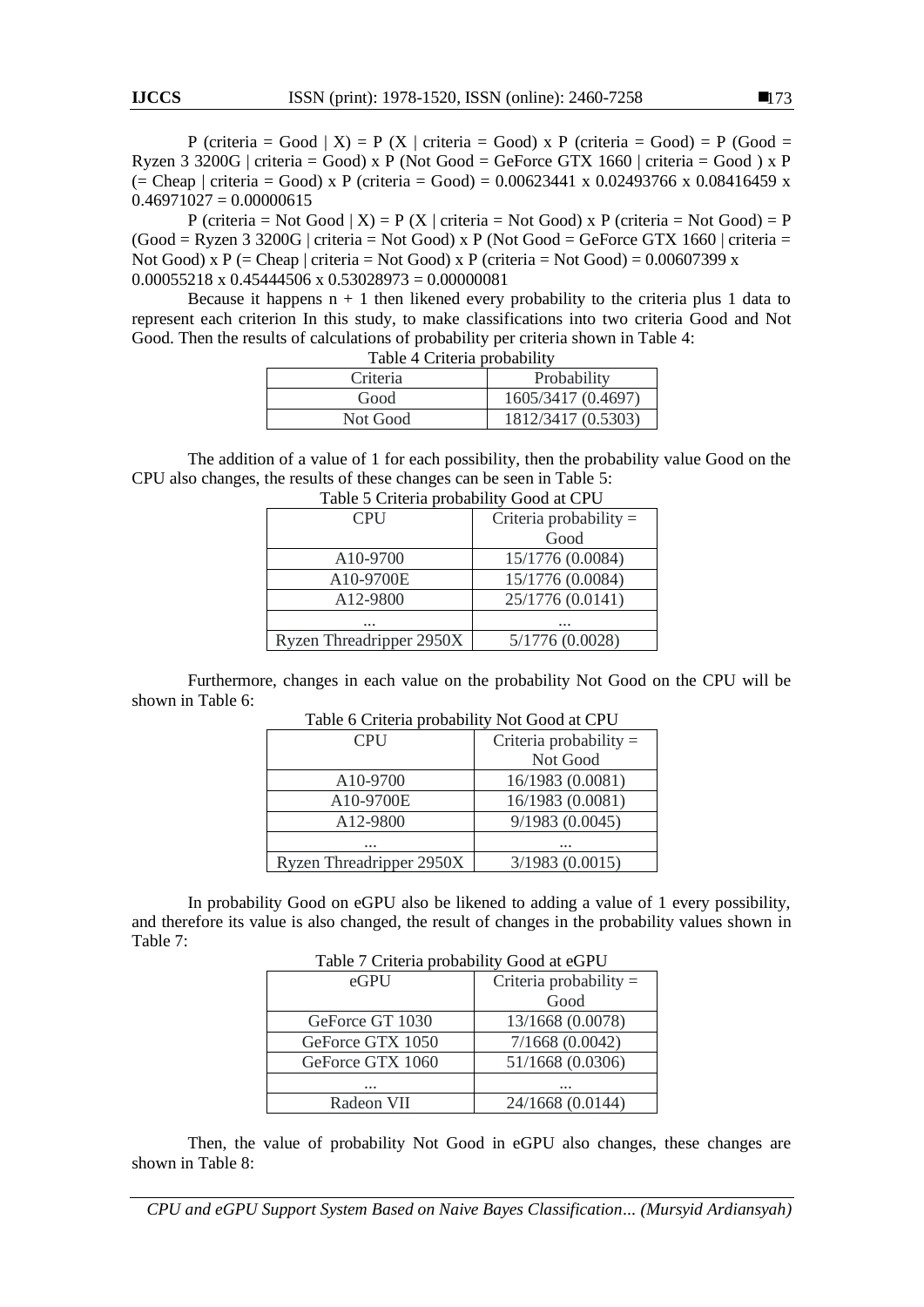| Table o Chicha probability two Good at CGT O |                  |  |
|----------------------------------------------|------------------|--|
| Criteria probability $=$<br>$e$ GPU          |                  |  |
|                                              | Not Good         |  |
| GeForce GT 1030                              | 63/1875 (0.0336) |  |
| GeForce GTX 1050                             | 55/1875 (0.0293) |  |
| GeForce GTX 1060                             | 23/1875 (0.0123) |  |
| .                                            | .                |  |
| Radeon RX 590                                | 11/1875 (0.0059) |  |
|                                              |                  |  |

Table 8 Criteria probability Not Good at eGPU

In the price criteria are divided into three alternatives namely cheap, medium, and expensive. The following changes in the probability Good at Price values for each alternative criteria are explained in Table 9 as follows:

| Table ) Chicha probability Good at Frice |                          |  |
|------------------------------------------|--------------------------|--|
| Price                                    | Criteria probability $=$ |  |
|                                          | Good                     |  |
| Cheap                                    | 135/1607 (0.0840)        |  |
| Medium                                   | 842/1607 (0.5240)        |  |
| Expensive                                | 630/1607 (0.3920)        |  |

Table 9 Criteria probability Good at Price

Once there is also a change in the value of the probability Not Good on Prices, these changes are shown in Table 10:

| Price     | Criteria probability $=$ |  |
|-----------|--------------------------|--|
|           | Not Good                 |  |
| Cheap     | 823/1814 (0.4537)        |  |
| Medium    | 819/1814 (0.4515)        |  |
| Expensive | 172/1814 (0.0948)        |  |

Table 10 Criteria probability Not Good at Price

Furthermore, the probability table and the results of the calculation of  $n + 1$  can be calculated

 $P (X \mid crit = Good) \times P (crit = Good) = 0.00000615 \times 0.4697 = 0.00000288865$ 

P (X | criteria = Not Good) x P (criteria = Not Good) = 0.00000081 x 0.5302 = 0.000000429462

The probability value on Good criteria is greater than the probability value of Not Good criteria. which shows the number 0.00000288865 is greater than 0.000000429462, so that Ryzen 3 3200G Input (Rp. 1,389,000) and GeForce GTX 1660 (Rp 3,410,000) (Cheap) have Classification results (Ryzen 3 3200G GeForce GTX 1660 Cheap) Criteria = Good.

Based on 3471 data, we divide it into 80% as many as 2776 as training data and 20% as much as 695 as testing data, then we calculate the accuracy of classification criteria. Tests are carried out to determine the performance of Accuracy, Precision, Recall and F1-Score on the Naïve Bayes algorithm in classifying the combination criteria of CPU and eGPU. The test results of Accuracy, Precision, Recall, and F1-Score with the Naïve Bayes algorithm can be seen in Table 11:

| Table II Testing Table |           |        |       |
|------------------------|-----------|--------|-------|
| Accuracy               | Precision | Recall | $F1-$ |
|                        |           |        | Score |
| 0.768                  |           | 0.764  | 0.866 |

Table 11 Testing Table

The SAW application has been carried out to determine the ranking of CPU and eGPU data based on the highest criteria value in each price range, and the Naïve Bayes algorithm has been applied to classify whether the combination of the two hardware is a good criterion. So that making recommendations from existing rankings can meet the user's needs to select CPU and eGPU hardware at the entered price range to provide maximum recommendation results.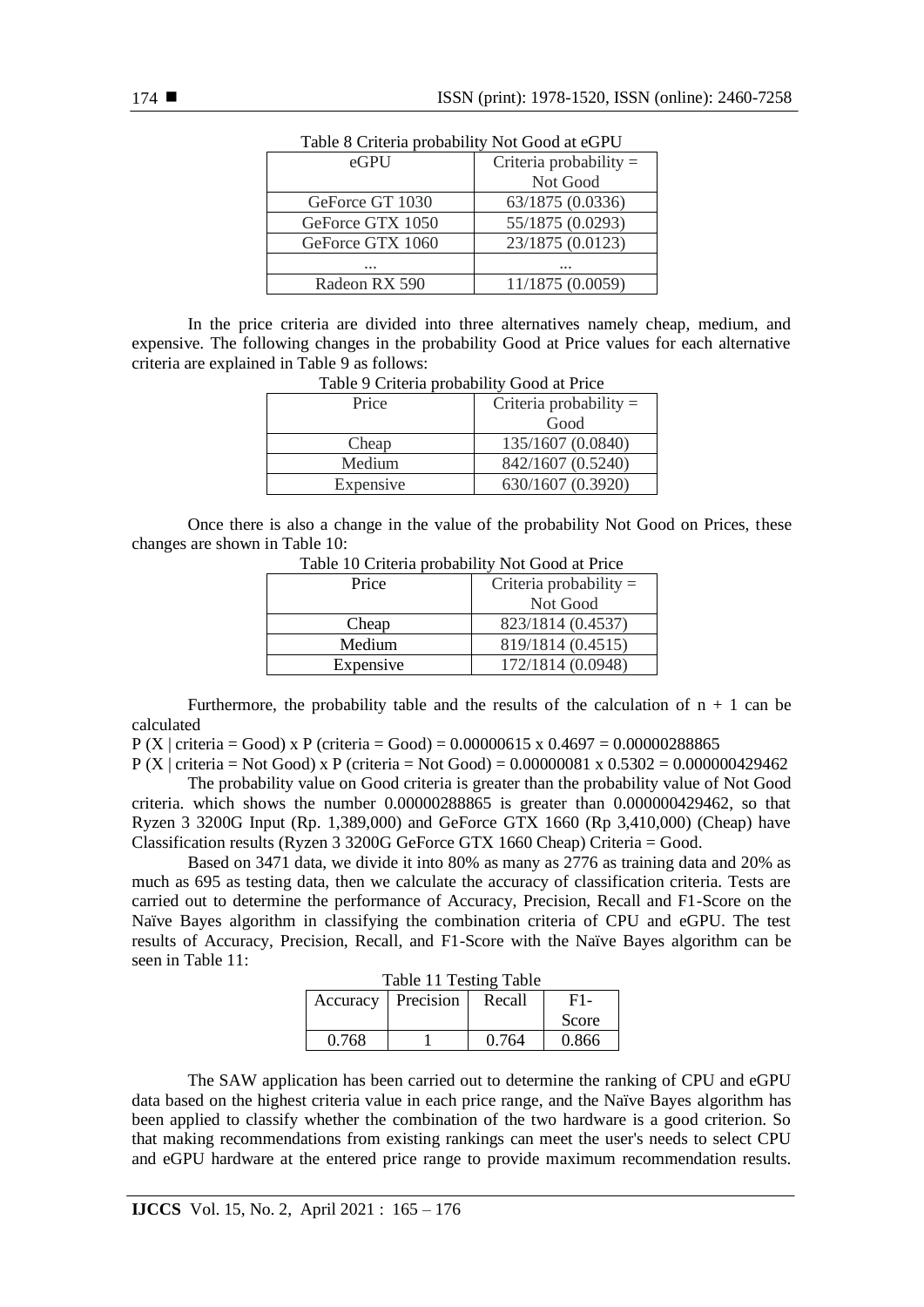Based on Table 18, the results of testing the Naïve Bayes algorithm in its application to testing to classify the combination of CPU and eGPU, we carried out on 20% of the testing data produced quite good results on the value of F1-Score with a value of 0.866.

## 4. CONCLUSIONS

From our research it can be concluded that the SAW method is used to obtain CPU and eGPU hardware ranking based on the hardware brand, ranking is influenced by weights that have been determined on the criteria in the SAW process. The results each year have ranked number 1 with the most superior ranking. In testing conducted on the application of Naïve Bayes using 80% of the training, data has 2776 data and 20% of testing data has 695 data that will be tested for accuracy, precision, recall, and F1-score. For the results of tests that have been carried out get 0.78 accuracy results, precision 1, Recall 0.764, and F1-Score 0.866.

Suggestions for further research are to compare the accuracy against other classification algorithms so that the best algorithm can be found in providing the maximum recommendations. In this study, the combination of hardware implementation in the same year has been limited, but for future research suggestions, it is necessary to provide a limit for the combination of CPU and eGPU devices so that bottlenecks do not occur.

#### REFERENCES

- [1] F. Wu, J. Chen, Y. Dong, W. Zheng, and X. Pan, "A Holistic Energy-Efficient Approach fora Processor-Memory System," vol. 24, pp. 468–483, 2019. Available: https://ieeexplore.ieee.org/abstract/document/8660532. [Accessed: 27-Jan-2021]
- [2] S. S. Hegna, "Design of efficient parallel algorithms for the TSP on multicore processors with shared memory," no. February, 2019. Available: http://urn.nb.no/URN:NBN:no-71102. [Accessed: 27-Jan-2021]
- [3] R. N. Perwiro Atmojo, Y. Lie, H. H. Muljo, U. M. Saputra, D. Christianto, and D. Trisaputra, "The "Voice of Customer" Web Application at State-Owned Telecommunication Company," *Proc. 2018 Int. Conf. Inf. Manag. Technol. ICIMTech 2018*, no. September, pp. 333–338, 2018. Available: https://ieeexplore.ieee.org/abstract/document/8528097/. [Accessed: 27-Jan-2021]
- [4] J. D. Santoso, T. Komputer, F. I. Komputer, and C. Catur, "Analisis password crackcing mneggunakan gpu process," vol. 3, no. 1, pp. 143–150, 2019. Available: http://ejurnal.pelitanusantara.ac.id/index.php/mantik/article/view/602. [Accessed: 29-Apr-2021]
- [5] N. Krisnaryatko and K. Ika, "Analisis Kinerja Keuangan Perusahaan dengan Du Pont System ( Studi Pada Nvidia Corporation dan Advanced Micro Devices , Inc," *J. Akuntansui Keuang. dan Bisnis Vol. 12, No. 2, Novemb. 2019,* vol. 12, no. 2, pp. 77–86, 2019. Available: https://jurnal.pcr.ac.id/index.php/jakb/article/view/2547. [Accessed: 29- Apr-2021]
- [6] D. T. Alamanda, A. Ramdhani, I. Kania, W. Susilawati, and E. S. Hadi, "Sentiment Analysis Using Text Mining of Indonesia Tourism Reviews via Social Media," *Int. J. Humanit. Arts Soc. Sci.*, vol. 5, no. 2, pp. 72–82, 2019. Available: http://kkgpublications.com/wp-content/uploads/2019/11/ijhss.5.10004-2.pdf. [Accessed: 27-Jan-2021]
- [7] T. Retnasari, T. Prihatin, and M. Fikri, "A Determination of The Best Employees using Simple Additive Weighting (SAW) Method," *SinkrOn*, vol. 4, no. 1, p. 106, 2019. Available: http://jurnal.polgan.ac.id/index.php/sinkron/article/view/10169. [Accessed: 27-Jan-2021]
- [8] D. Krisbiantoro and W. M. Baihaqi, "the Implementation of Simple Additive Weighting Method in the Selection of Rehabilitation Fund Recipients for Uninhabitable Home," *Simetris J. Tek. Mesin, Elektro dan Ilmu Komput.*, vol. 10, no. 1, pp. 309–318, 2019.